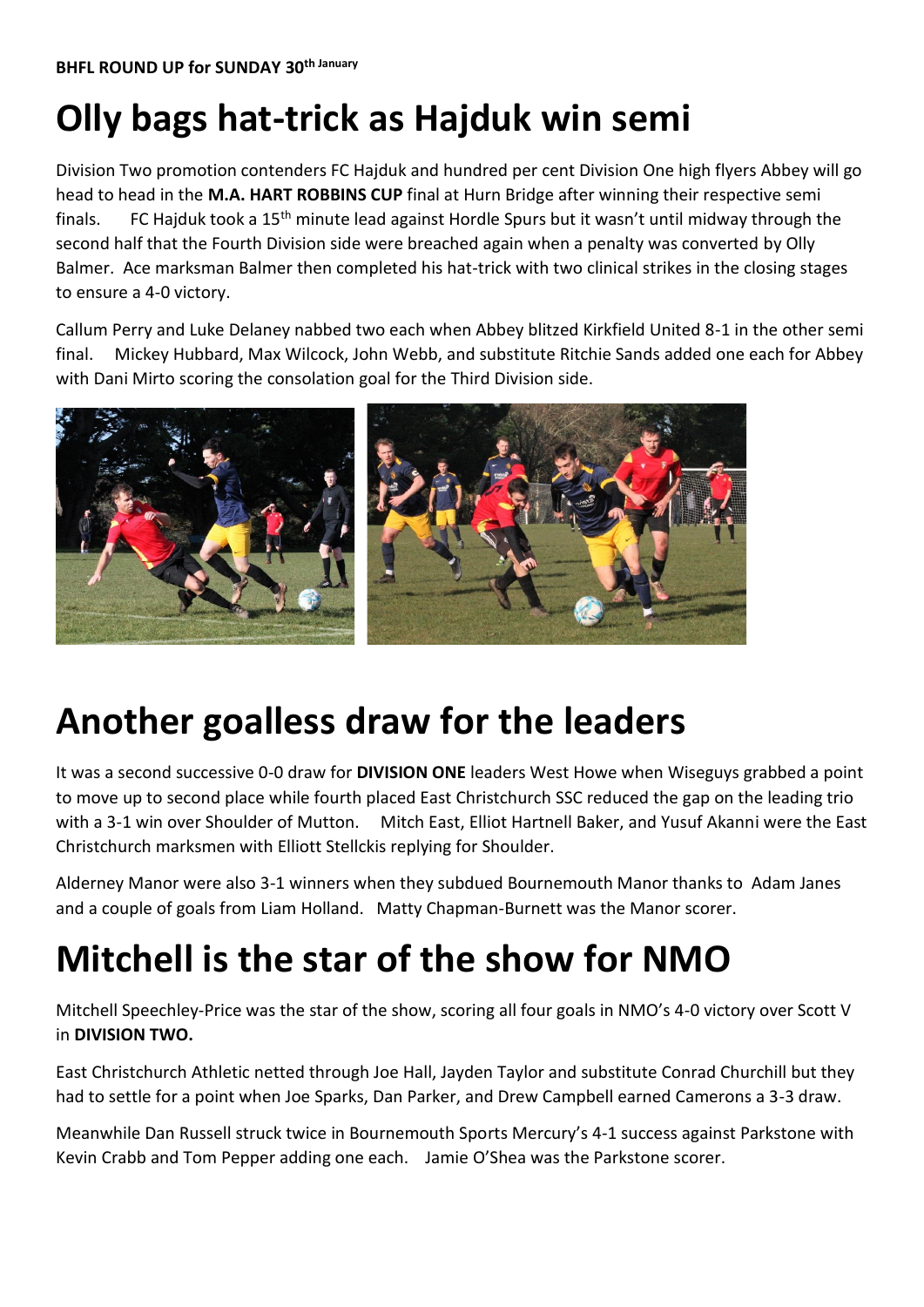# **Shane sinks Boro with four goal blast**

Shane Barney rattled in four when **DIVISION THREE** pacesetters Kraken Sports gave Poole Borough Sunday an 8-2 drubbing. Dan Palmer and Ocean Smith added two each for Sports with Zac Blackburn and Dave Kerr replying for Borough.

Unbeaten Rushmere remain a point behind after Luke PIdgley, Jordan Bruce, and substitutes Tyler Wake and Jim Crossin ensured a 4-0 victory over Boscombe Celtic while AFC Wimborne walloped West Moors 6-0 thanks to Conal Burns, Harvey Butcher, Dan Wilkins, Ben Jury, and a couple of goals from Alex Henley.

# **Leading pair locked in goalless draw**

It's as you were at the top of **DIVISION FOUR** with the leading pair Poole Rovers and Boscombe Celtic Reserves cancelling each other out in a 0-0 draw.

Charlie Ferguson struck twice when third placed Grange Athletic upended Shane Stanley 5-0 with Rich Witherington, Connor Doe, and Connor Whitlock adding one each while a solitary strike from Tommy King clinched a 1-0 win for Bournemouth Poppies against Poole Wanderers.

#### **Alderney Ressies remain six points clear**

Alderney Manor Reserves remain six points clear at the top of **DIVISION FIVE** after their 3-0 success against Wallisdown Wanderers courtesy of Joe Wood and a couple of goals from Toby Williams.

Louie Dacombe scored all three goals when nearest rivals Forest United swept Upton Sociedad aside 3-0.

Barnaby Earl netted for third placed Woodville Manual Manual Muslem Manderers but they were held to a 1-1 draw by Academy whose goal came via Razvan Andrei.



#### Meanwhile Bourne just got the better of AJ 2-1  $\blacksquare$ Danny Crane and Alex Mackenzie. Jonathan Martin was the AJ scorer.

### **Camerons Ressies topple the leaders**

Liam Churchill struck for Southside Vipers but hundred per cent Camerons replace them on top of **DIVISION SIX** after toppling them 4-1 through Adam Louka, Stuart Marshall, and a couple of goals from Will Robinson, the second of which was a 35 yard free kick.

Third placed Parkstone Athletic were 3-0 winners against Church Hill United thanks to George Deem's brace and an own goal.

New Milton Borough led through Toby Ambrose and a couple of goals from Charlie King but Rushmere Reserves staged an impressive recovery in the last half hour of the game with goals from Joe Banwell, Jake Sirjuesingh, and Wesley Hayward to force a 3-3 draw.